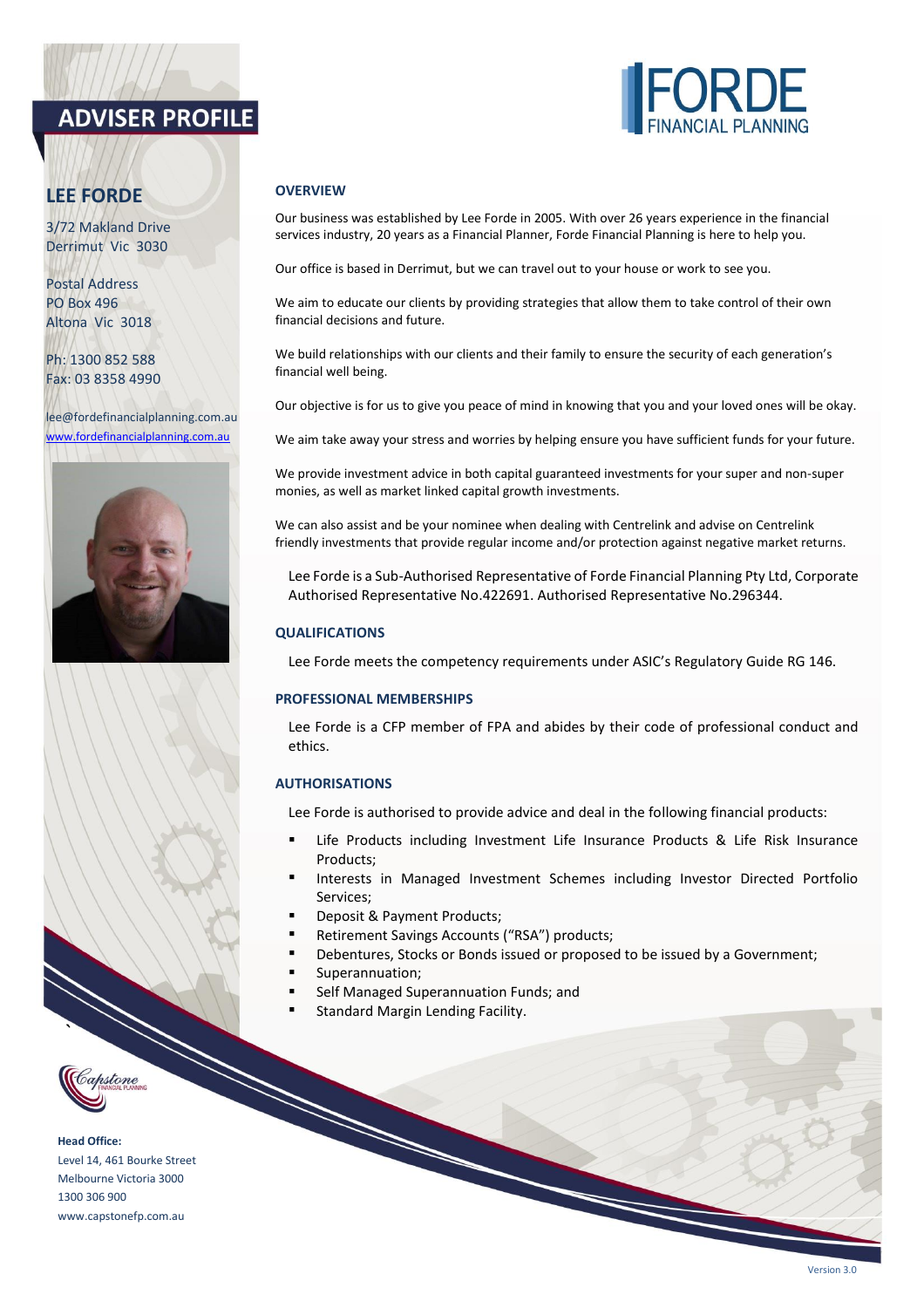

## **FORDE FINANCIAL PLANNING PTY LTD FEES AND CHARGES**

Lee Forde will be paid by Financial Planning Advice Fees as described in the Financial Services Guide. The amount of the benefit and how it is calculated will be advised to you during your initial meeting.

| <b>Initial consultation</b>   | At our expense                                                                                                                                                                                                                                                                                                                                                                                                                                                                                                                                                                                                                                               |  |  |
|-------------------------------|--------------------------------------------------------------------------------------------------------------------------------------------------------------------------------------------------------------------------------------------------------------------------------------------------------------------------------------------------------------------------------------------------------------------------------------------------------------------------------------------------------------------------------------------------------------------------------------------------------------------------------------------------------------|--|--|
| <b>Advice preparation</b>     | If you elect to pay us a fee for advice the following fees will apply. The fees will depend on the<br>size of the investment portfolio and the complexity of the advice:                                                                                                                                                                                                                                                                                                                                                                                                                                                                                     |  |  |
|                               | The minimum fee charged is \$660 while the maximum fee is \$30,300.                                                                                                                                                                                                                                                                                                                                                                                                                                                                                                                                                                                          |  |  |
|                               | For example complex advice that contain multiple goals, strategies and/or tax structures<br>including but not limited to; self-managed superannuation Funds, family trusts and companies,<br>are likely to be charged closer to the maximum. Less complex advice that addresses limited<br>goals, strategies and tax structures are likely to be charged closer to the minimum.                                                                                                                                                                                                                                                                              |  |  |
| Implementation                | If you elect to pay us a fee for implementing the advice the following fees will apply. The fees will<br>depend on the size of the investment portfolio and the complexity of the advice:                                                                                                                                                                                                                                                                                                                                                                                                                                                                    |  |  |
|                               | Portfolios less than \$100,000:<br>Implementation fee of between \$330 and \$3,300<br>Portfolios \$100,000 - \$300,000:<br>Implementation fee of between \$2,200 and \$7,700<br>Portfolios in excess of \$300,000:<br>Implementation fee of between \$5,500 and \$20,000                                                                                                                                                                                                                                                                                                                                                                                     |  |  |
|                               | Borrowed funds - if we recommend you acquire investments using borrowed funds then your<br>implementation fee will be a minimum of \$330 and a maximum of \$10,000.                                                                                                                                                                                                                                                                                                                                                                                                                                                                                          |  |  |
| Ongoing fee for advice        | If you elect to pay a fee for the ongoing review of your financial planning strategy, the ongoing<br>fee is based on the complexity of ongoing advice and the services provided. The minimum fee<br>is \$660 while the maximum is 30,300 per annum.                                                                                                                                                                                                                                                                                                                                                                                                          |  |  |
|                               | Borrowed funds - if we recommend you acquire investments using borrowed funds then your<br>ongoing fee will be a minimum of \$330 and a maximum of \$10,000 pa.                                                                                                                                                                                                                                                                                                                                                                                                                                                                                              |  |  |
|                               | The ongoing advice fee will be based on the level of service needed and the complexity of the<br>advice. Complex advice requirements include the use of trusts and ownership structures,<br>overseas assets or incomes, executive options or multiple investment entities. The frequency of<br>the review will also impact on the fee charged.                                                                                                                                                                                                                                                                                                               |  |  |
| Ad hoc advice                 | Where you do not wish to participate in an ongoing service fee arrangement but require ongoing<br>advice on an ad hoc basis, an hourly fee of between \$220 and \$660 may apply.                                                                                                                                                                                                                                                                                                                                                                                                                                                                             |  |  |
| <b>Execution only service</b> | Where we provide a financial service to facilitate buying or selling of a specific financial product<br>as instructed by you, a one-off minimum of \$220 and a maximum of \$660 fee may apply.                                                                                                                                                                                                                                                                                                                                                                                                                                                               |  |  |
| <b>Stamping Fees</b>          | Where we receive stamping fees from issuer companies for raising capital or debt on behalf of<br>that company, we will offset this payment against the cost of our advice to you.                                                                                                                                                                                                                                                                                                                                                                                                                                                                            |  |  |
| <b>Insurance products</b>     | The relevant insurer will pay initial commission between 0% and 88% and ongoing commission<br>between 0% and 22% of the annual premium for as long as you hold the product.<br>Commissions are paid to us by the product provider and are not an additional cost to you.                                                                                                                                                                                                                                                                                                                                                                                     |  |  |
|                               | <b>Pre-existing arrangements</b> For existing clients already in an established commission arrangement, we may receive<br>commission on investment products or margin lending products held. For investment products<br>he relevant product issuer will pay initial commission between 0% and 5.5% and ongoing<br>commission between 0% and 0.88% of the value of your investments for as long as you hold the<br>product. For margin loans the relevant product issuer will pay an ongoing commission between<br>0% and 0.88% of the outstanding loan balance. Commissions are paid to us by the product<br>provider and are not an additional cost to you. |  |  |

\* All fees and charges quoted above are GST inclusive.

 $\overline{}$ 

This Adviser Profile has been authorised for distribution by Capstone Financial Planning Pty Ltd. AFSL No. 223135 This Adviser Profile forms part of the Financial Services Guide and or Credit Guide and is to be read in conjunction with the provided document/s. Version 3.0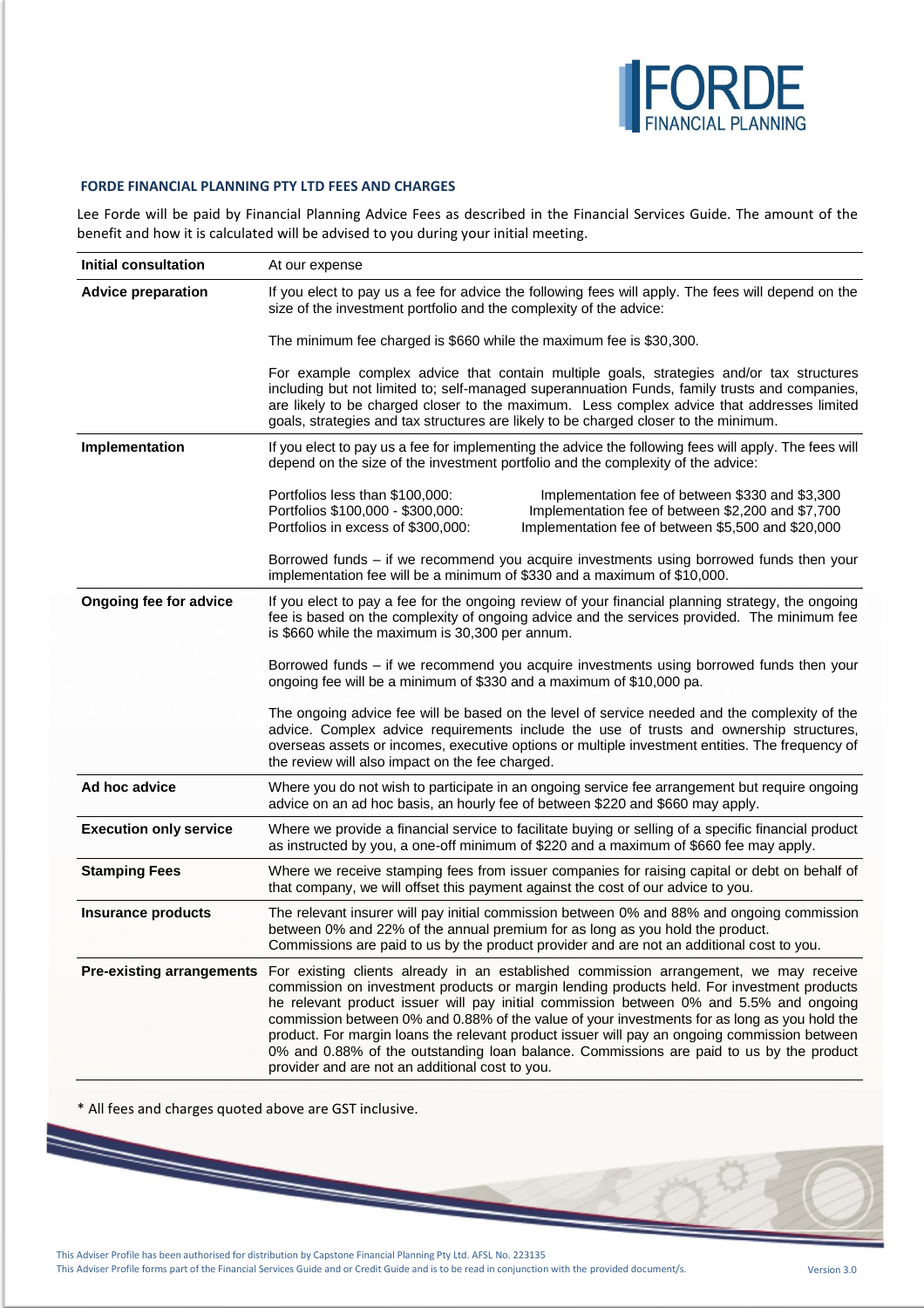

Forde Financial Planning Pty Ltd pays a fixed licensing fee to Capstone Financial Planning Pty Ltd and will receive all revenue earned from the financial services provided to you. Lee Forde is a Director of Forde Financial Planning Pty Ltd and will receive a salary/benefit from this company.

### **OTHER BENEFITS YOUR ADVISER MAY RECEIVE**

From time to time Lee may be invited to social or sporting events and receive the occasional gift such as a bottle of wine or hamper on special occasions. These non-cash benefits will have a value of less than \$300. A register listing the details of any non-cash benefits between \$100 and \$300 is maintained. These invitations and gifts do not influence the advice provided to you. If you would like more information you can request a copy of the register.



This Adviser Profile has been authorised for distribution by Capstone Financial Planning Pty Ltd. AFSL No. 223135 This Adviser Profile forms part of the Financial Services Guide and or Credit Guide and is to be read in conjunction with the provided document/s. Version 3.0